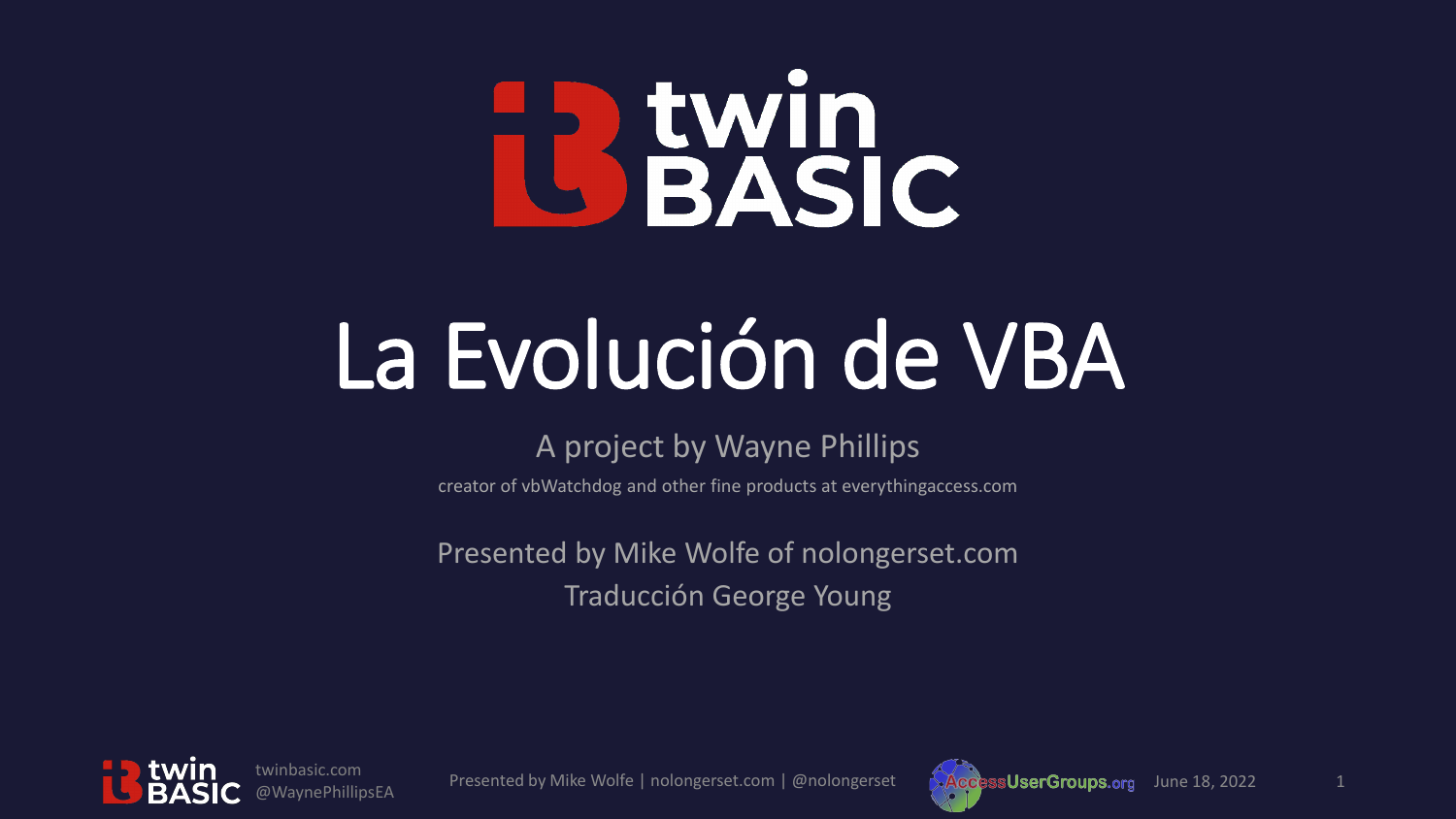#### **Esquema**

•Descripción de twinBASIC •Progreso de las actualizaciones •Usando twinBASIC •Hoja de ruta •Licencias



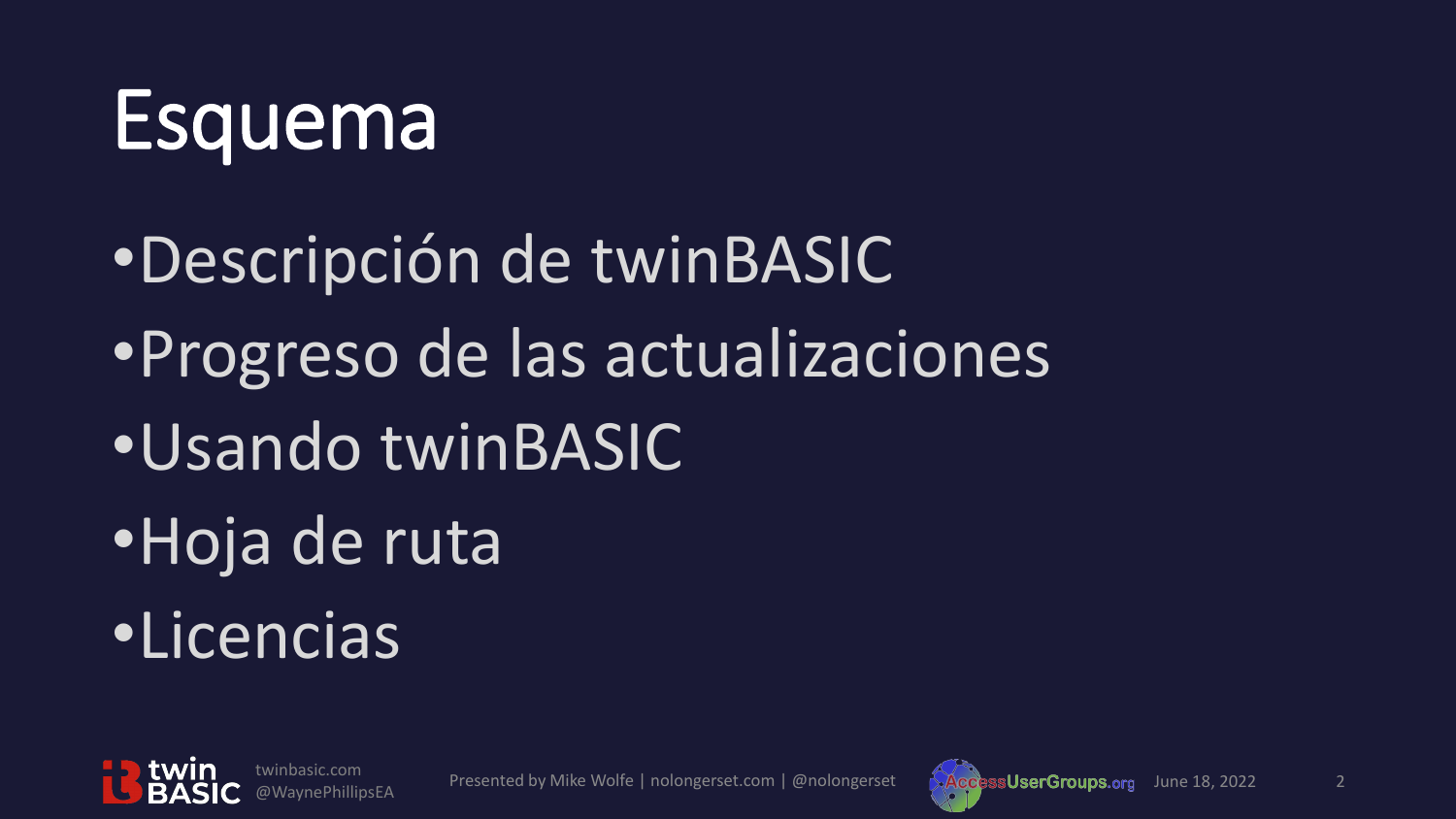## Qué es twinBASIC?

- •Lenguaje completamente compilado
- •100% compatible con versiones anteriores(VBA/VB6)
- •Nuevas Funciones del lenguaje
	- •Variable no definida, constructor de clases, Return en la sintaxis, mayor soporte UNICODE(IDE, llamadas a DLL), sobrecarga, cortocircuito con AndAlso/OrElse



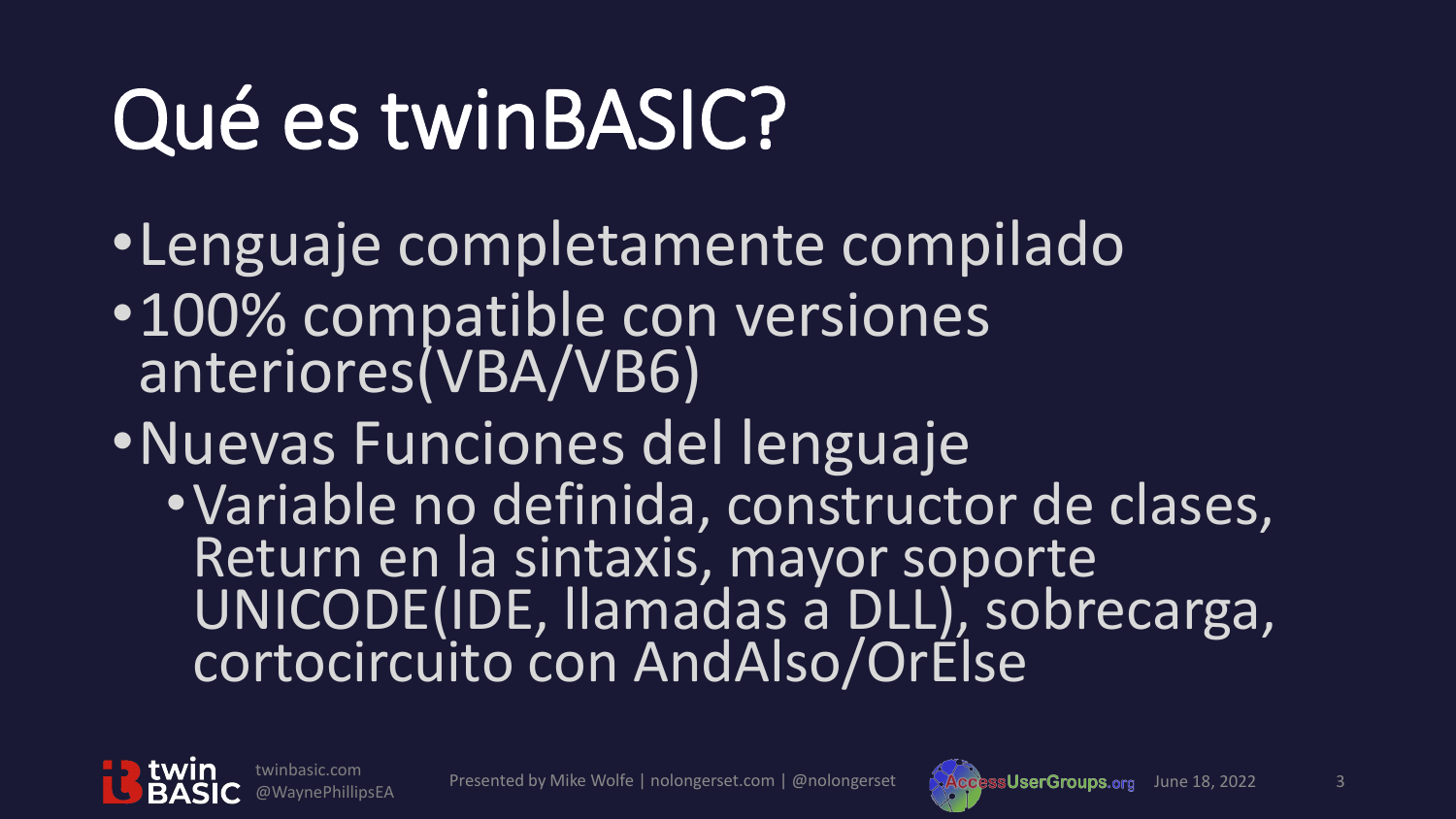#### Compatibilidad

#### •VBA/VB6 vs. VB.NET vs. twinBASIC





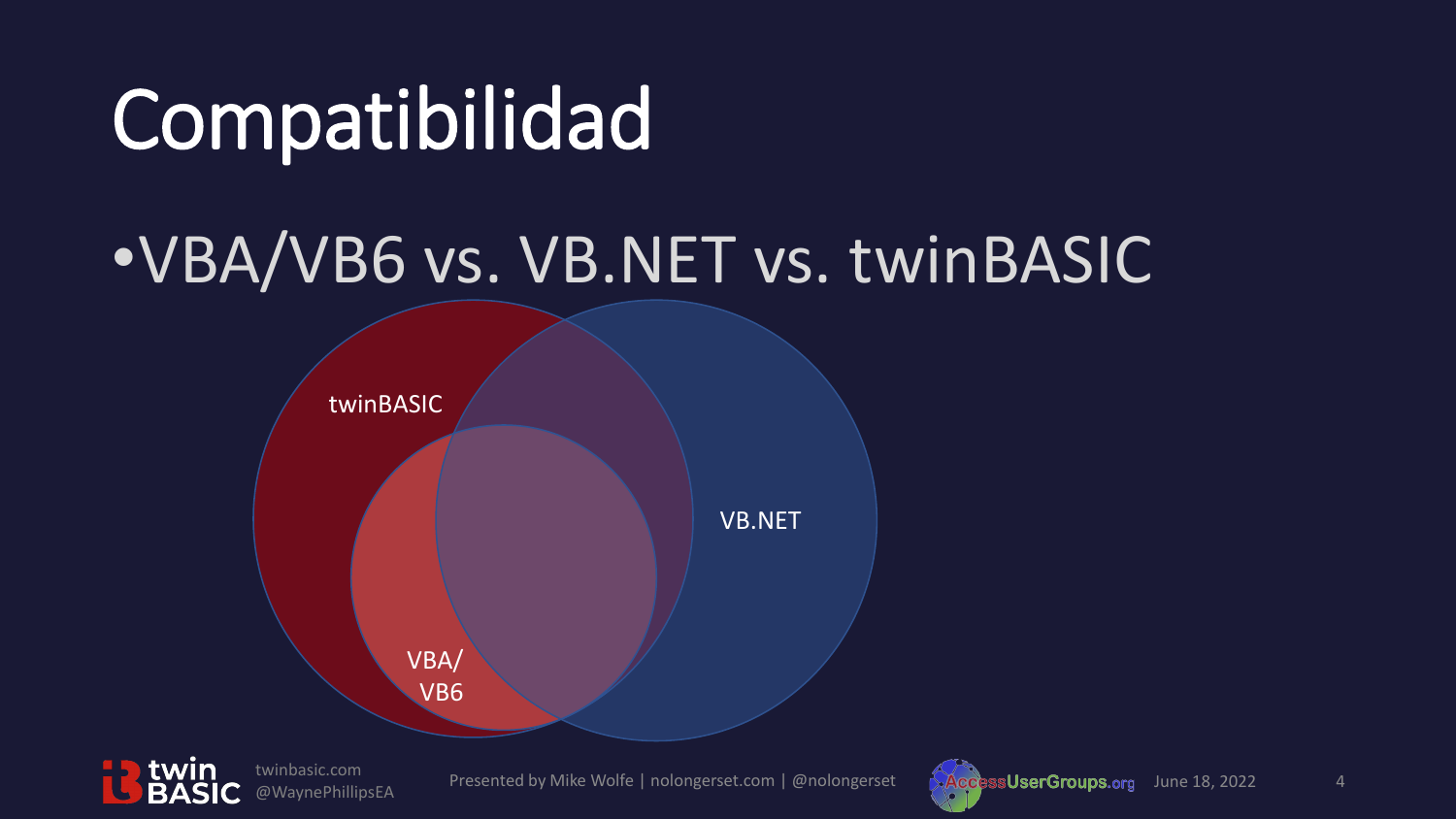#### Progreso de las actualizaciones

- •Código puro está ~99% completado •Formularios está ~80% completado
- •[Control de formularios personalizados vía](https://github.com/WaynePhillipsEA/twinbasic/discussions/707) herencia
- •Control de versiones vía [importación/exportación](https://nolongerset.com/version-control-with-twinbasic/)
- •Ejemplos y plantillas de inicio rápido



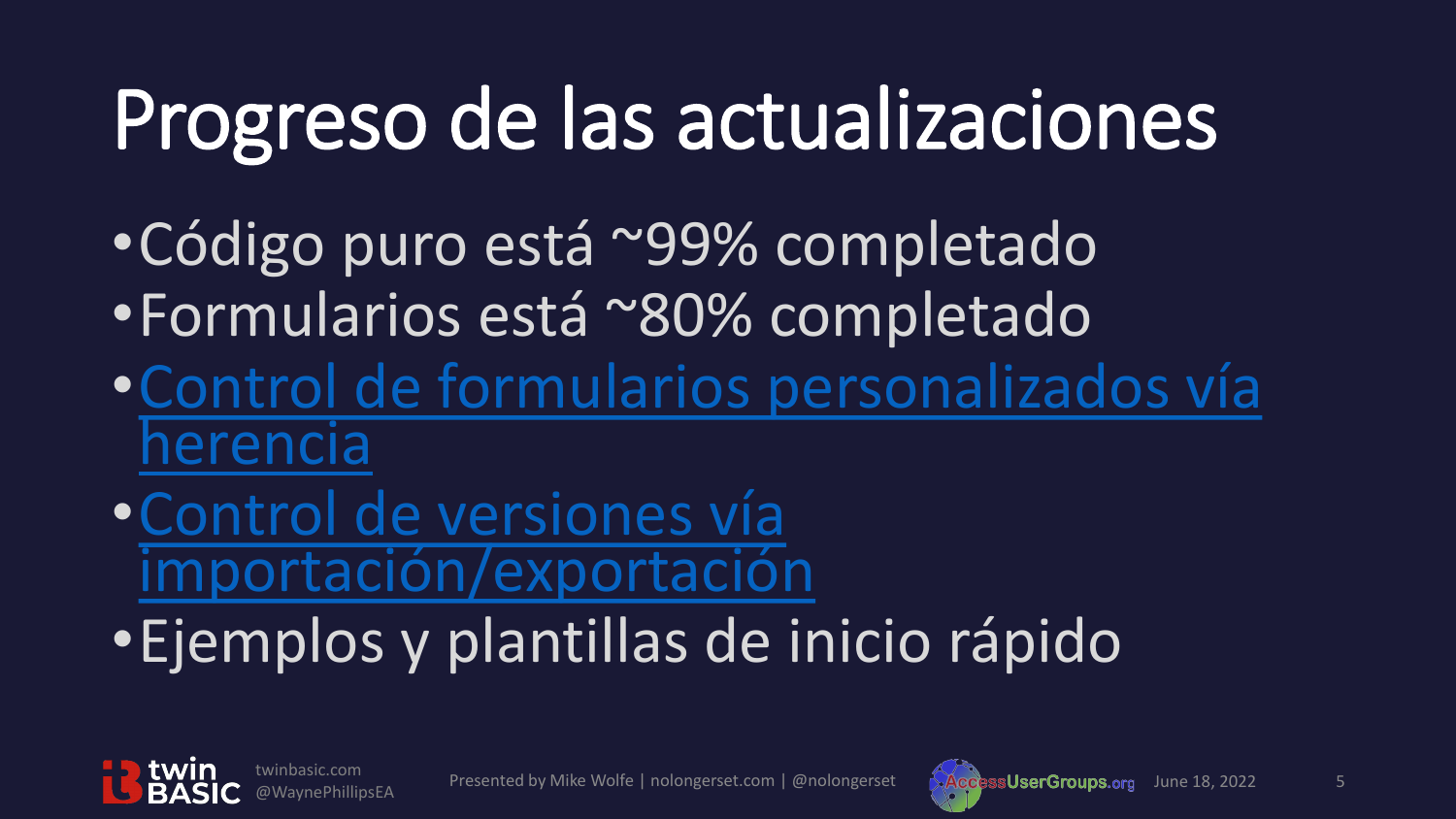### twinBASIC IDE

- •Escrito en twinBASIC (usa WebView2) •IDE completamente funcional
- •Mejor diseno de formularios en la interfaz de usuarios que VSCode
- •VSCode características congeladas hasta el 2023



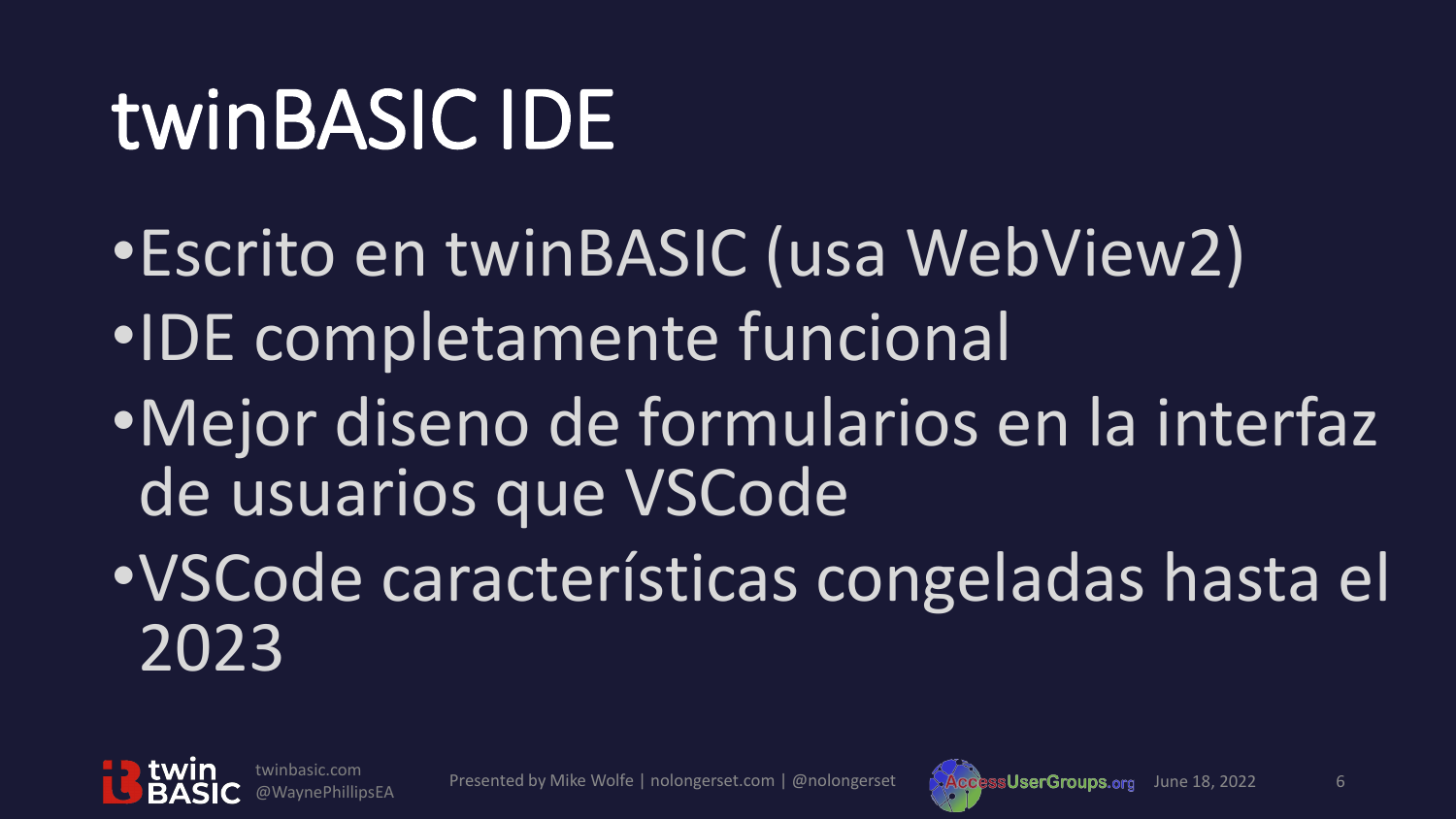### Trabajando con twinBASIC

- •Instalar el [twinBASIC IDE](https://github.com/WaynePhillipsEA/twinbasic/releases)
- •Creación de un [VBE Add-in con Tool Window](https://nolongerset.com/create-a-vbe-addin-with-twinbasic/)
- •Crear un a [COM Add-in con botón](https://nolongerset.com/create-com-addin-with-twinbasic/) de Ribbon
- •Crear un [custom ActiveX Form Control](https://nolongerset.com/create-activex-control-with-twinbasic/)
- •Importar un archivo \*.vbp (VB6 project)



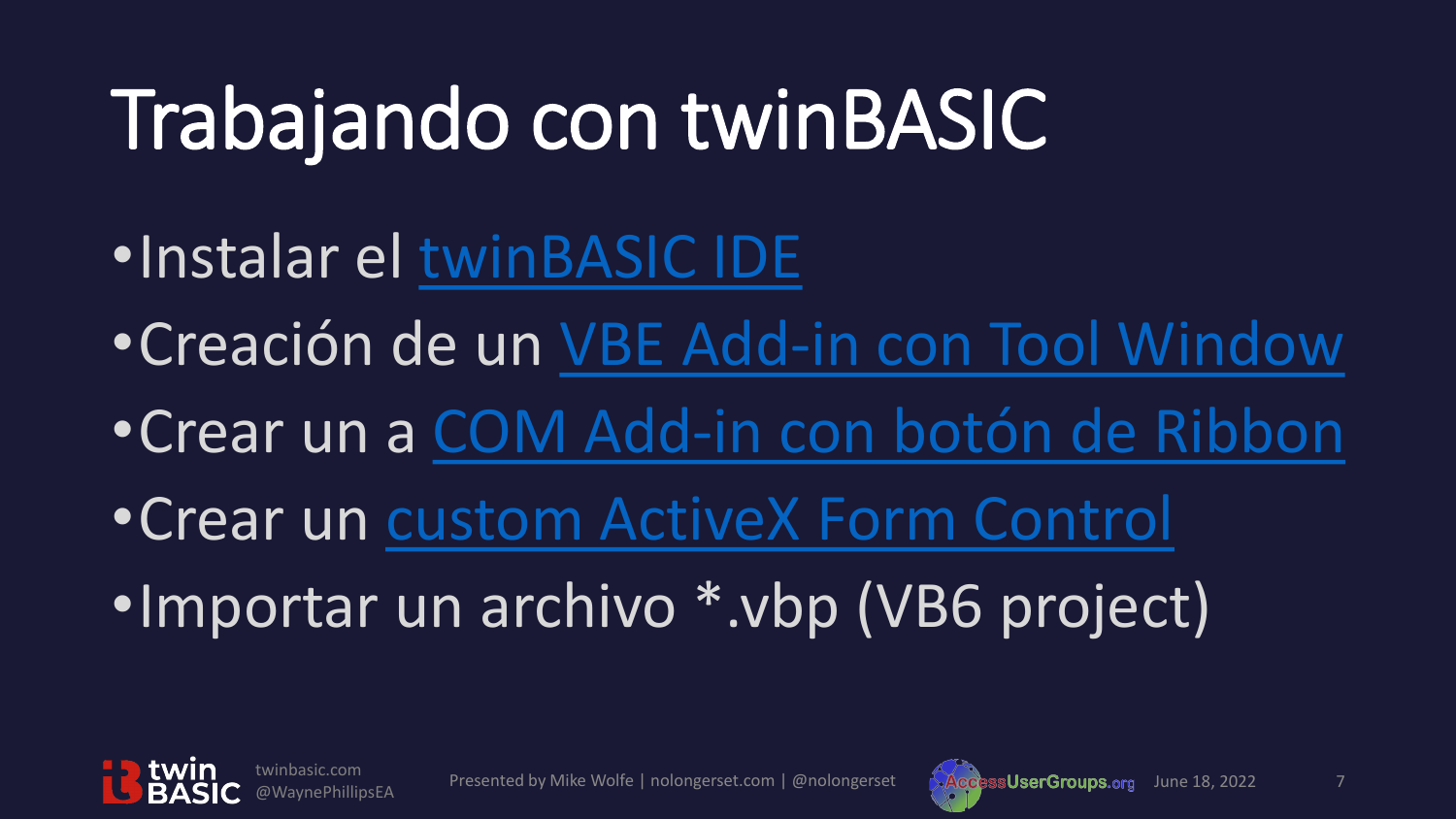#### [Hoja de ruta](https://github.com/WaynePhillipsEA/twinbasic/issues/335) (Aspectos destacados)

•**Q2**: WebView2, Form & ActiveX Controls •**Q3**: Compliaciones optimizadas, herencia •**Q4**: vbWatchdog, multihilo •**Q1 '23**: Editar & Continuar, multiplataforma



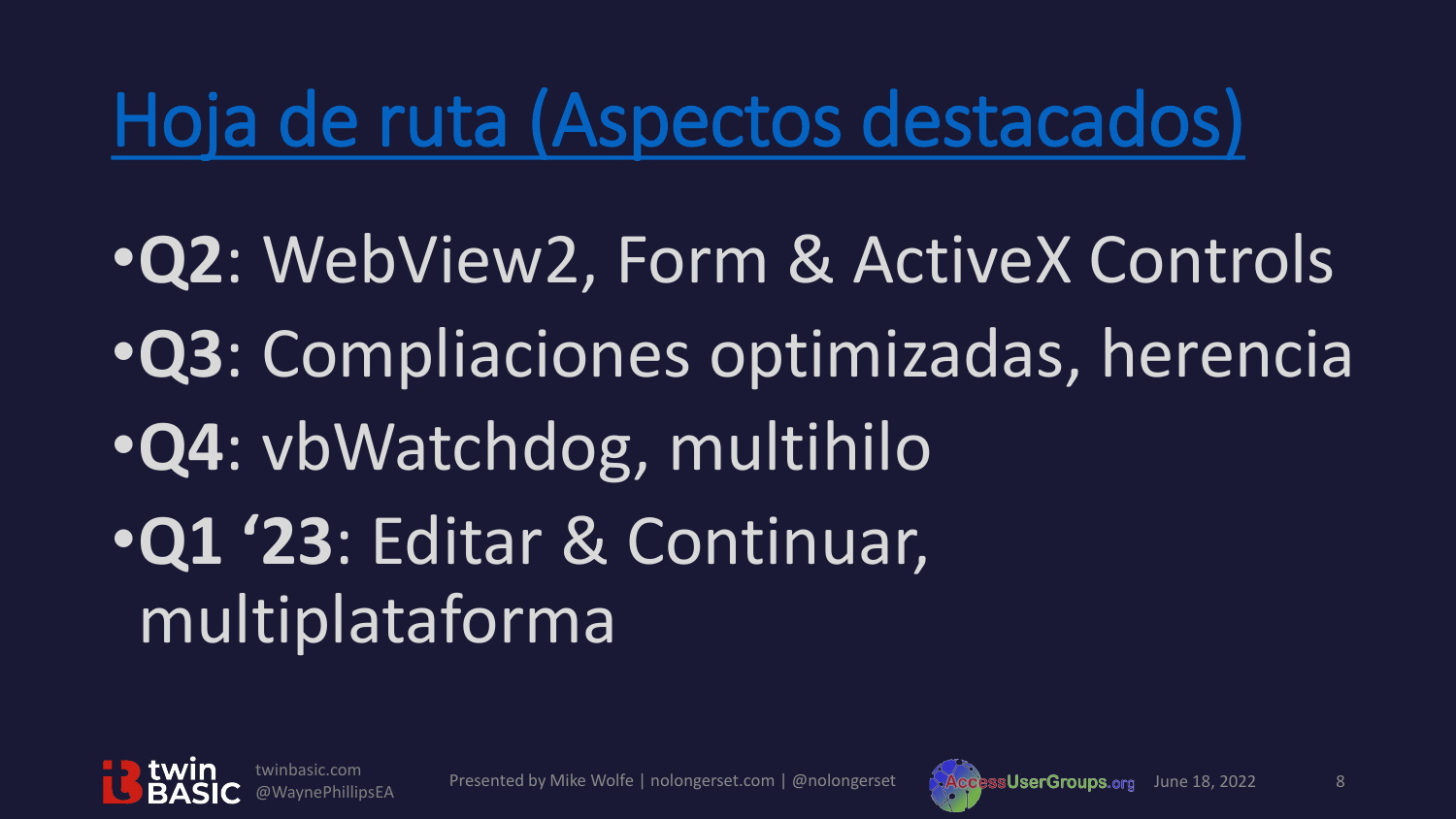#### [Licencias](https://twinbasic.com/preorder.html) – Sistema de subscripción

| <b>Community</b>                          | <b>Professional</b>                           | <b>Ultimate</b>                               |
|-------------------------------------------|-----------------------------------------------|-----------------------------------------------|
| gratuito                                  | EUR €29 GBP £26 USD \$35 /mo*                 | EUR €45   GBP £39   USD \$52 / mo*            |
| Create 32/64-bit EXE/DLLs                 | All Standard features plus:                   | All Professional features plus:               |
| Splash screen for 64-bit                  | sin splash screen en 64-bit EXE/DLL           | Soporte privado via email                     |
| Windows only<br>(unoptimized compilation) | Optimized compilation<br>(still Windows-only) | Cross-platform support<br>(Linux/Mac/Android) |

Los precios actuales reflejan el descunto del 35% de por vida

#### •Uso comercial, licencia libre para todas las ediciones